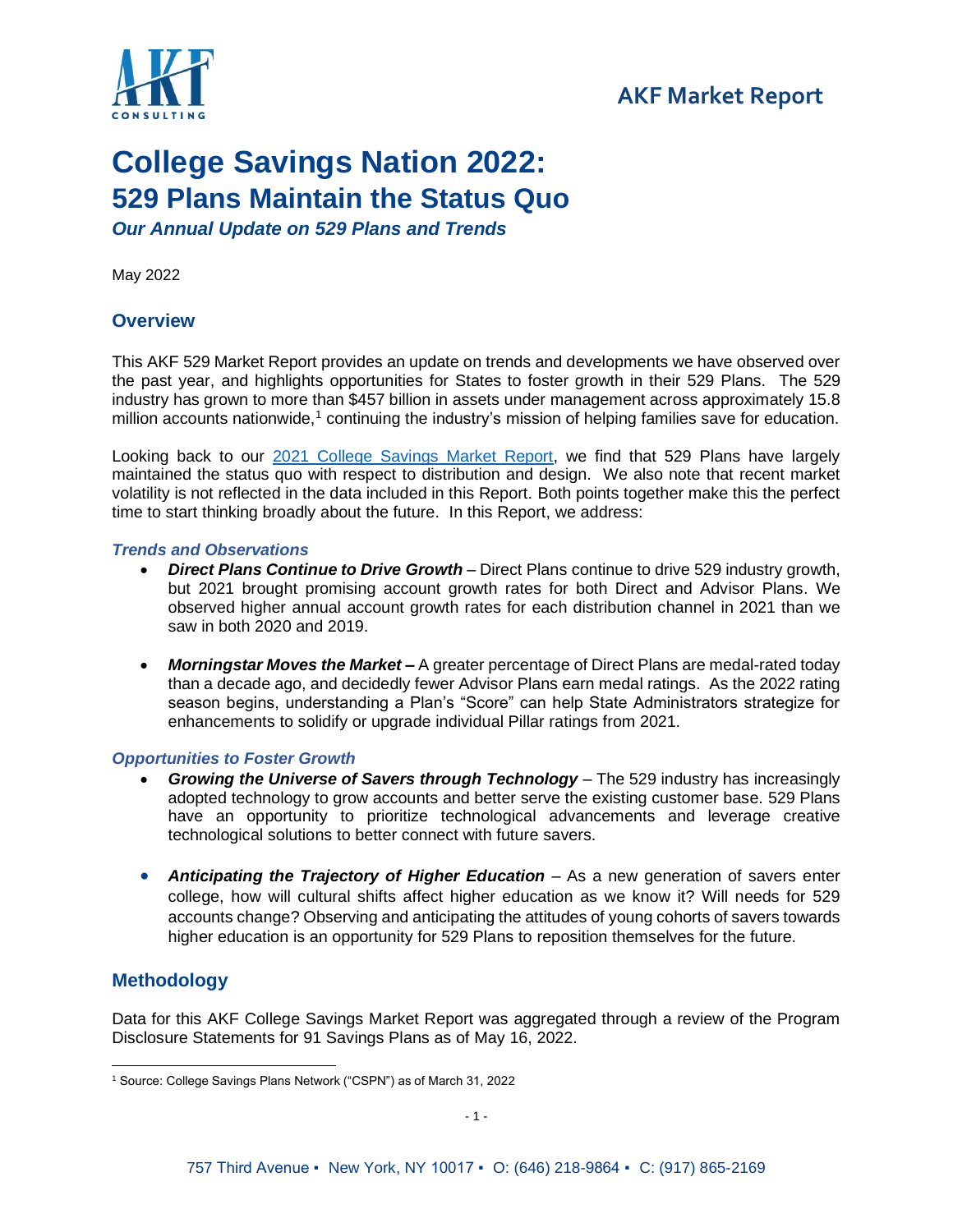

## **Findings and Observations**

The chart below shows the historical number of 529 Plans in the marketplace. From April 2021 to April 2022, the total number of Plans dropped from 104 to 101. This reflects the recent discontinuation of Arizona's Bank Plan, and the closures of the Tennessee and West Virginia Prepaid Plans.



Source: AKF Consulting

Shifting to the number of investment options offered in Savings Plans, we see a slight increase over the last year (as shown below). Part of this increase is attributable to significant investment line-up changes in certain States, including California, Colorado, Illinois, Rhode Island and Texas.



Source: AKF Consulting based upon Program Disclosure Statements as of May 16, 2022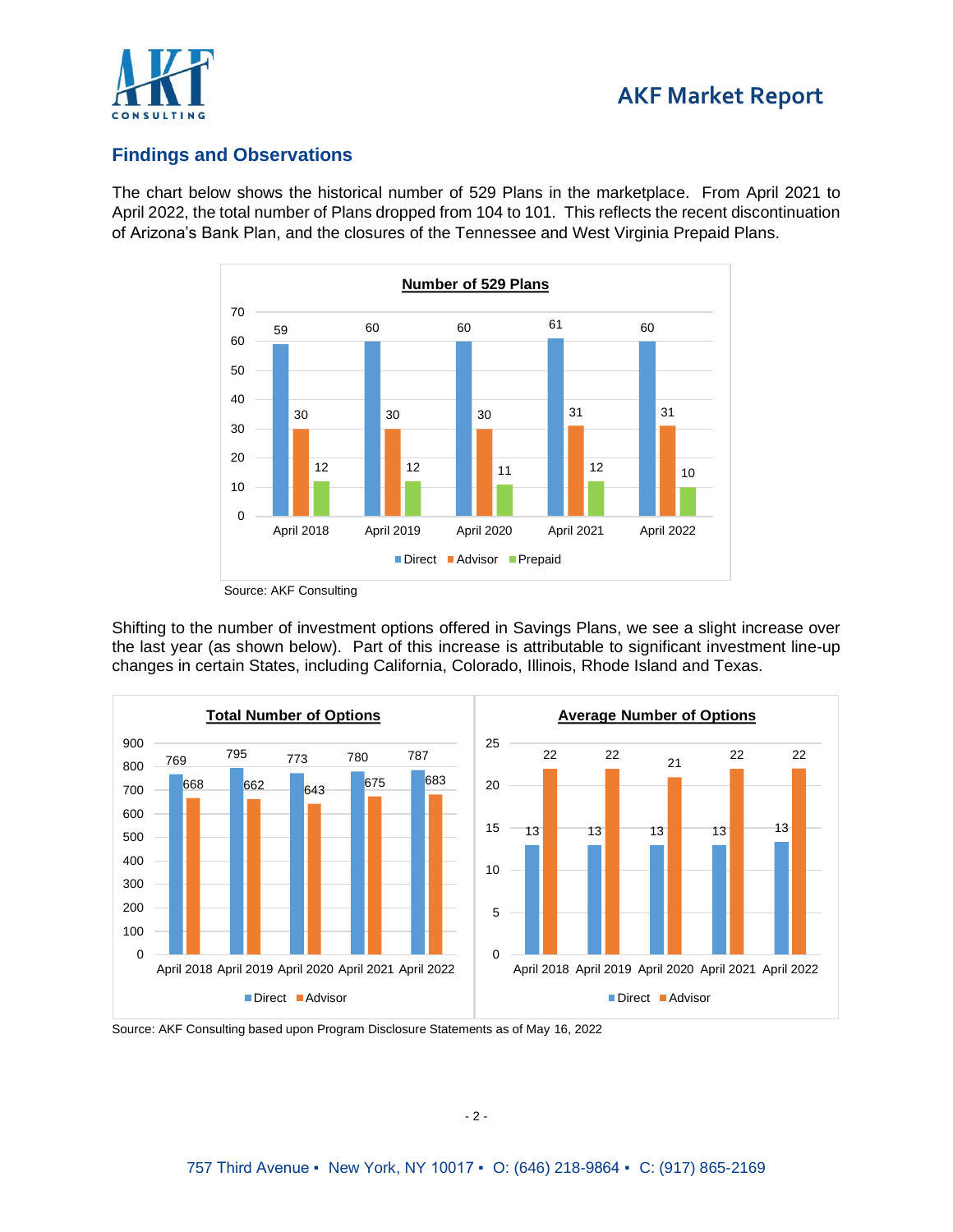



#### *Observation 1: Direct Plans Continue to Drive Growth*

Continuing a trend we have observed over the past few years, Direct Plans continue to drive 529 industry growth. Notably, Direct Plan accounts overall were not impacted by the COVID-19 pandemic. Advisor Plan accounts reported relatively lower growth before the pandemic, but account numbers have increased in 2020 and 2021.

|      | <b>Direct Plans</b> |                       | <b>Advisor Plans</b> |                       |
|------|---------------------|-----------------------|----------------------|-----------------------|
|      | <b>Net Increase</b> | <b>Percent Growth</b> | <b>Net Increase</b>  | <b>Percent Growth</b> |
| 2019 | 460,326             | 6.17%                 | 5,340                | 0.10%                 |
| 2020 | 540,646             | 6.83%                 | 49,438               | 0.92%                 |
| 2021 | 692,334             | 8.19%                 | 104,565              | 1.93%                 |

Source: CSPN with clarification by certain States as of December 31, 2021

While both Direct and Advisor Plan accounts increased during 2020 as compared to 2019, the uptick in Advisor Plan growth in 2021 is notable. Perhaps 2021 growth represents renewed confidence in getting "back to normal" – people are once again meeting in person with advisors and having those important financial planning discussions, including the importance of 529 savings. Alternatively, perhaps the appeal of active management, which dominates investment options in Advisor Plans, is starting to reverse the trend of stagnant growth in recent years. It remains to be seen whether this increased activity will be sustained, particularly as we experience market volatility, inflation and rising interest rates.

#### *Observation 2: Morningstar Moves the Market*

Morningstar publishes rating information for approximately two-thirds of 529 Savings Plans each year, offering investors a tool to make more informed decisions. Morningstar rates 529 Savings Plans across four "Pillars": Process, People, Parent and Price. Pillar ratings combine to form the basis for an overall Plan rating of Gold, Silver, Bronze, Neutral or Negative. Gold, Silver and Bronze Plans are referred to as "medal-rated."

Over time there has been considerable upward movement in Direct Plan ratings and considerable downward movement in Advisor Plan ratings, as shown by the charts on the next page. Compared to a decade ago, the number of medal-rated Direct Plans has increased by 50% (20 Plans in 2012 versus 30 in 2021). At the same time, the number of medal-rated Advisor Plans has decreased by over 70% (7 Plans in 2012 but only 2 Plans in 2021).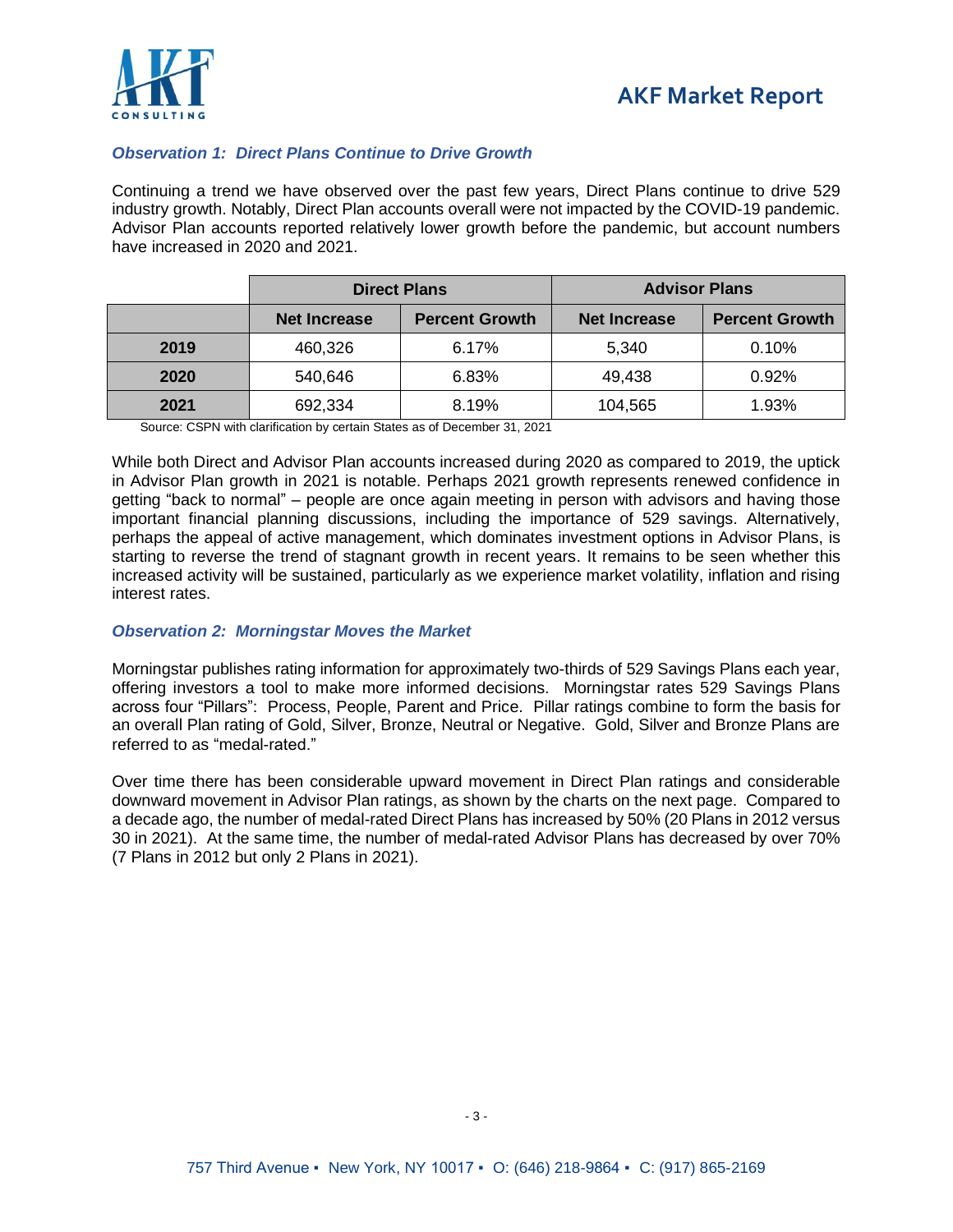



This shift suggests that Morningstar favors Direct Plans overall. In fact, Morningstar's rating methodology – revised in 2020 – rewards lower-cost, passive investments, which are predominantly present in Direct Plans.

Morningstar's influence on the 529 industry is palpable — over the past few years, significant changes have been made to Plans as a direct result of Morningstar's methodology. A principal example of this has been the industry-wide trend toward progressive glidepaths. Other examples include the continued downward movement on fees and underlying investment changes.

We note a few things for State administrators to keep in mind as they enter a new rating season. First, understand your current Plan Score.<sup>2</sup> This is particularly important if the Score is on the borderline of one rating category or another. Second, pay close attention to industry best practices cited by Morningstar, which has just released its [2022 529 Savings Plan Landscape.](https://www.morningstar.com/lp/529-landscape) Remember that ratings are relative, so comparing your State's Plan to peer Plans will be key. And finally, strategize on and plan for enhancements that will contribute to Pillar score solidification or upgrades.

Notwithstanding the industry's focus on Morningstar, AKF advises its 529 clients to exercise their fiduciary duties without regard to ratings. Morningstar's apparent or suggested preferences may not always align with the best of interest of participants in a particular Plan. And, at the end of the day, Plan Administrators must always make decisions based on the best interest of their participants.

 $2$  Morningstar's Plan Score is a numerical expression of the analyst's views of a Plan's potential to follow best practices and outperform. The Plan Score is derived from four weighted Pillar ratings that are each individually scored on a 1-to-5 basis. The analyst's level of conviction in the Plan's merit is based upon the following Pillar weightings: 30% for each of Process, People and Price; 10% for Parent. Accordingly, the Plan Score = (0.3\*Process Score) + (0.3\*People Score) + (0.3\*Price Score) + (0.1\*Parent Score).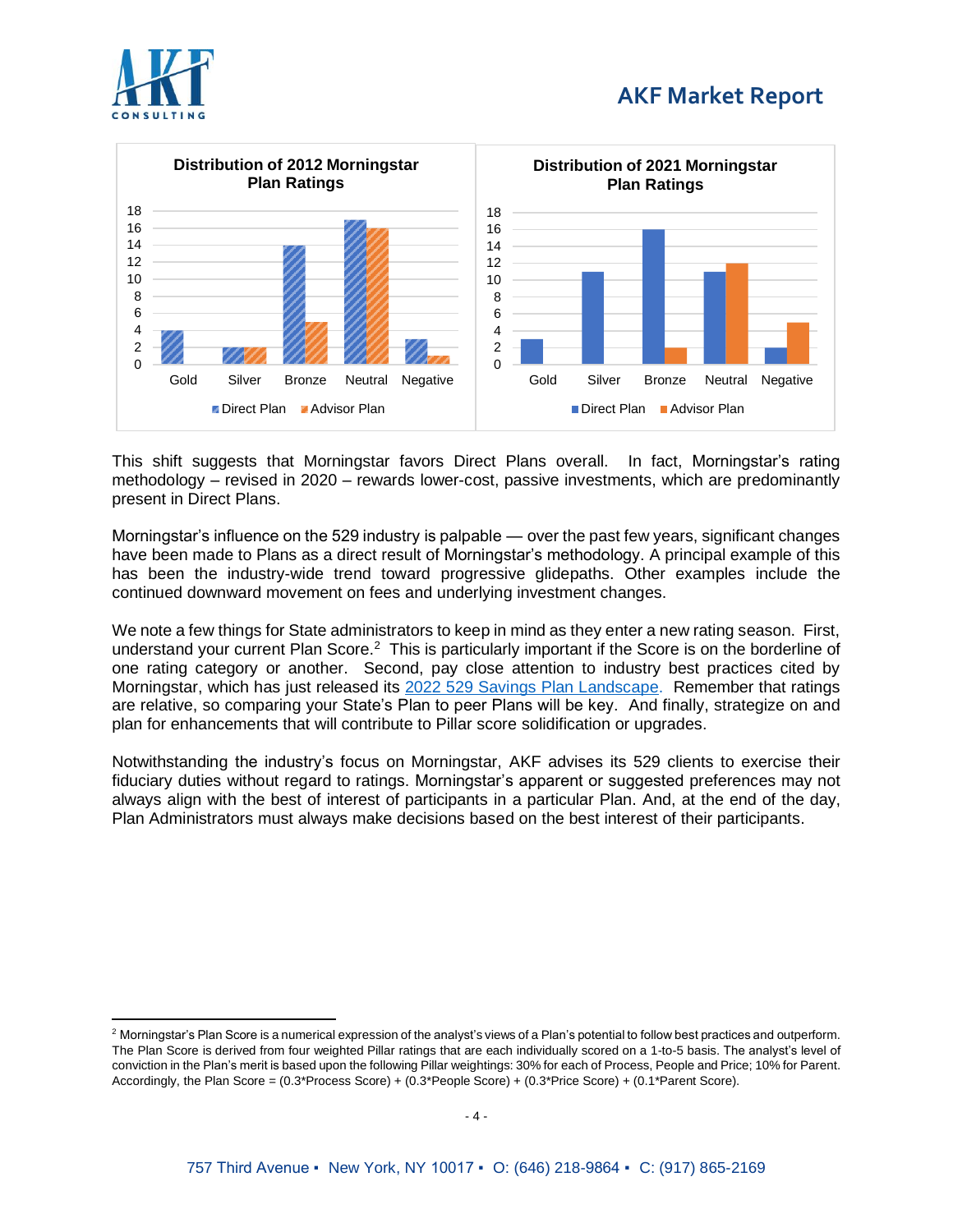

## **Opportunities for the Future**

As the 529 market continues to evolve, State Administrators must continually monitor trends and evaluate changes to manage risks and seize opportunities for growth. We have identified two areas that we believe merit attention and consideration.

#### *Opportunity 1: Growing the Universe of Savers through Technology*

As with so many other aspects of life, families are increasingly using technology today to help manage their finances. In keeping with this trend, we have seen significant advancements in technology adoption in the 529 industry. Just over the course of the last year, at least two leading program administrators (Ascensus and TIAA – representing 27 Plans) have launched a mobile app. We anticipate others will continue the trend.

As with all technological advances, there are challenges building mobile applications for 529 Programs — the expense alone can be a daunting hurdle. In the long run, however, the benefit of technology promises to outweigh costs. A mobile app can significantly simplify and streamline interactions between 529 Plans and their participants. Program administrators also can encourage account growth by allowing account openings and contributions through an app. After all, the world is increasingly "mobile-first"; new generations of savers prefer to transact on-the-go rather than at-the-desk.

But mobile apps offer more than just ease-of-use. Perhaps the most valuable aspect of a mobile app is its ability to regularly remind investors to check in on their college savings. Apps do this through push notifications or just by mere presence — account owners will see their 529 Program's icon as they scroll through their phone. In short, mobile apps offer 529 Programs something that no website can: the daily (sometimes constant) attention of participants.

Beyond mobile apps, 529 Programs are seeking other opportunities to leverage technology to grow their universe of savers. Some Plans are using or otherwise considering robo-advisor services and other partnerships with fintech companies to assist with gifting, employer payroll, withdrawal processing and enrollments generally. Continuing this effort to reach the forefront of technological trends is an opportunity to attract a new generation of tech-savvy savers.

#### *Opportunity 2: Anticipating the Trajectory of Higher Education*

The last several years have brought enormous cultural, societal and technological changes. The trends of today are sure to impact how current and future generations think about higher education. No one can predict the future. But we do think there are enough considerations to warrant some thoughtful discussion, including:

• *Student debt tops \$1 trillion dollars.* It's not new news: Millennials (the current generation of college-saving parents) are saddled with enormous levels of student debt from their own college days.<sup>3</sup> Will this impact how they think about the value of college? Will it propel them to save more to protect their children from a similar burden? Or will it have the opposite effect,

<sup>3</sup> *Student Loan Debt Statistics,"* [Education Data Initiative, May 9, 2022](https://educationdata.org/student-loan-debt-statistics)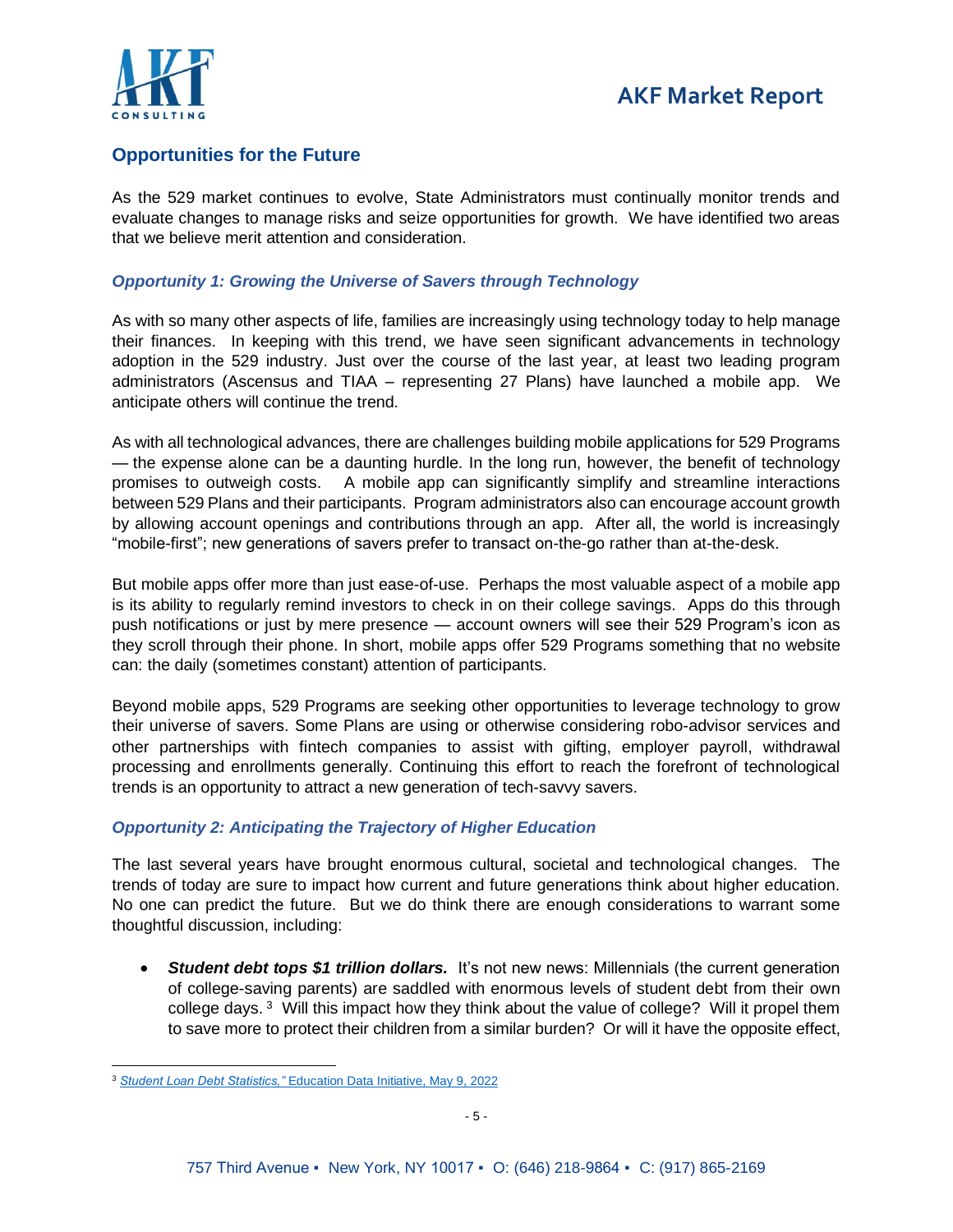

souring them to the prospect of college-as-an-investment in general? A 2019 study showed that 42% of Millennials who had student loans believe the burden of loans was not worth attending college.<sup>4</sup> Will that attitude carry through to their savings and to their children?

- **The culture of the next generation.** The Gen Z cohort is realistic, career-oriented and concerned about finances. In terms of college, they are focused on academics and support services more than they are on campus frills. This generation is interested in practical subjects with clear career paths, and they want to estimate their return on investment as specifically as possible.<sup>5</sup> Given this pragmatic mindset, will the would-be Gen Z English majors become Engineering majors, or will they simply forego traditional 4-year college altogether?
- *Recent legislative initiatives.* Free community college and tuition assistance efforts have been implemented in pockets throughout the country and are now being seen in federal legislative proposals. Will these initiatives hamper 529 growth? Or will they afford families the capacity to save more for other aspects of higher education, including other qualified 529 expenses apart from college tuition?
- <span id="page-5-0"></span>• *Decreasing college enrollments and increasing interest in career programs.* Recent reporting tells us that the proportion of high schoolers considering a four-year education has dropped from 71% to 48% since the start of the coronavirus pandemic. <sup>6</sup> At the same time, enrollment in short-term credential classes increased by 70% over the same period last year. The number of apprenticeships nearly doubled to more than 700,000 between 2012 and  $2019.7$  Overall, while college and university enrollment has decreased in recent years, enrollment in technical colleges and trade schools is up.<sup>[6](#page-5-0)</sup> For example: according to Course Report's Coding Boot Camps 2022, the number of graduates from full time, in-person immersive coding bootcamps ballooned from just 2,178 in 2013 to 24,975 in 2020. $8$

Today we continue to see the evolution of higher education. Although college degrees remain the predominant path to future careers, the attitude towards the value of these degrees is changing. Given the ongoing increasing cost of college and what the future may hold with respect to the importance of some degrees, it is not surprising that many people are questioning its benefit. Prominent tech firms such as Google, Apple, and IBM have validated this sentiment by dropping requirements for college degrees in recent years.<sup>9</sup>

More recently, the Strada Education Network's 2021 [Alumni Survey](https://cci.stradaeducation.org/survey-your-alumni/) found that only half the respondents believed their college degree was worth the cost.<sup>10</sup> Similarly, the College Savings Foundation's [May 2022 Youth Survey](https://www.collegesavingsfoundation.org/wp-content/uploads/2022/05/CSF-INFOGRAPHIC_05_22_PRINT.pdf) found that 63% of students view career and technical schools in the same way as traditional college; however, only 28% know they can use 529s to pay for them.<sup>11</sup>

<sup>4</sup> *["Millennials and Their Money: The Kids Are All Right,"](https://morningconsult.com/2019/04/08/millennials-and-their-money-the-kids-are-all-right/)* Morning Consult, April 8, 2019

<sup>5</sup> "*The New Generation of Students,"* [The Chronicle of Higher Education, 2018](https://highland.edu/wp-content/uploads/2018/12/NewGenerationStudent_i.pdf)

<sup>6</sup> *["Long disparaged, education for skilled trades is making a comeback,](https://www.washingtonpost.com/education/2021/12/31/skilled-trade-education-comeback/)*" The Washington Post, December 31, 2021

<sup>7</sup> "*Is This the End of College as We Know It?"* [The Wall Street Journal, November 12, 2020](https://www.wsj.com/articles/is-this-the-end-of-college-as-we-know-it-11605196909?mod=article_inline)

<sup>8</sup> *["2020 Coding Bootcamp Market Size Study,"](https://www.coursereport.com/reports/2020-coding-bootcamp-market-size-study)* Course Report, April 2, 2020

<sup>9</sup> "*[Google, Apple and 12 other companies that no longer require employees to have a college degree,](https://www.cnbc.com/2018/08/16/15-companies-that-no-longer-require-employees-to-have-a-college-degree.html)*" CNBC, October 8, 2018

<sup>10</sup> *"Strada Alumni Survey,"* [Strada Center for Education Consumer Insights](https://cci.stradaeducation.org/survey-your-alumni/)

<sup>&</sup>lt;sup>11</sup> [Survey Resources, College Savings Foundation](https://www.collegesavingsfoundation.org/surveys/)